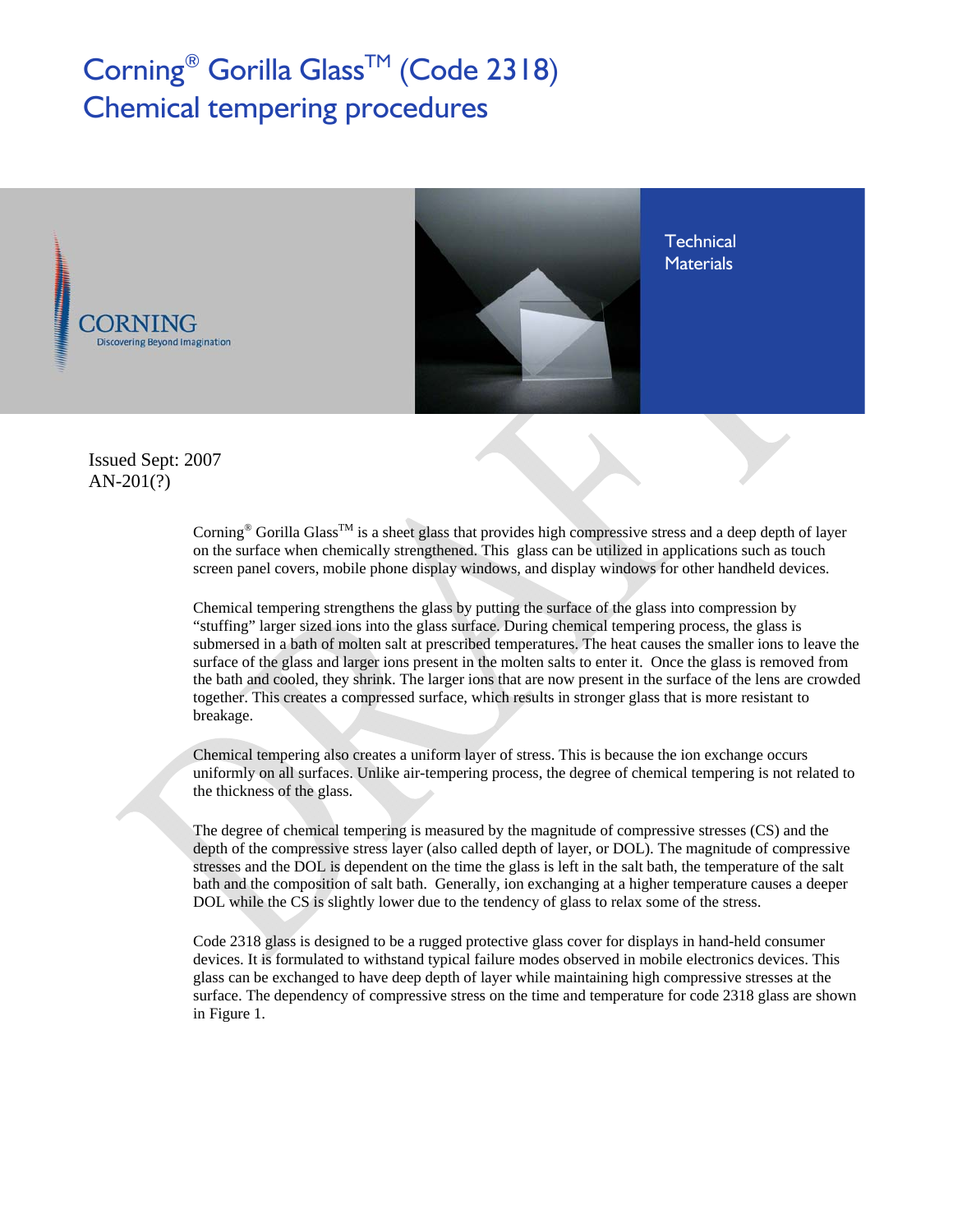

Figure 1. Effect of time and temperature on the Depth of compression Layer for Gorilla glass





## **Dimensional changes during chemical tempering:**

There are two mechanisms that contribute toward dimensional change in glass. The first is the volume change when the glass is annealed and the second is the expansion due to stuffing the glass with potassium ions. Some glasses are not completely annealed during manufacture. These glasses further anneal during the chemical tempering baths that cause the dimensions to shrink. The shrinkage is dependent on the degree of anneal during manufacture.

When the glass surface is stuffed with larger potassium ions, there is a tendency for the glass to expand. The bulk of the glass opposes this tendency to expand and the dimensions are maintained. If the total thickness of the glass becomes smaller the ratio of the layer under compression and the total thickness become larger causing the glass to expand during chemical tempering. For example, a 50 μm DOL on a 0.75 mm thick glass sheet will cause the sheet to expand 0.05% on chemical tempering

The net dimensional change is the addition of the contraction due to annealing and expansion due to ion exchange. The expansion is thus a function of the DOL, thickness of the glass sheet and the volume of ions exchanged. For 0.75 mm thick code 2318 glass ion exchanged to a 50 mm DOL, one can expect an expansion of 0.05% on ion-exchange. Since these are dependent on the process parameters, this expansion needs to be determined if very tight dimensional control in necessary.

## **Chemical Tempering Time/Temperature:**

Achieving the desired compressive stress characteristics is time/temperature dependent. Gorilla glass, unlike most soda lime glasses, is not self limiting in depth of layer. So good time/temperature control is essential for a stable process. Although Gorilla glass may be chemically tempered at temperatures up to 460°C Corning recommends an operating range between 390°C and 420°C with the target salt temperature maintained to  $+/- 2$ °C. Tempering time should be controlled within  $+/- 5$  min.

## **Post chemical strengthening polishing**

The compressive stress decreases with depth of layer. In a glass with a surface compressive stress of 750 MPa with a depth of layer of 50 μm, the compressive stress decreases at the rate of 15 MPa/μm. Any post polishing will decrease the surface compressive stress and make the part weaker.